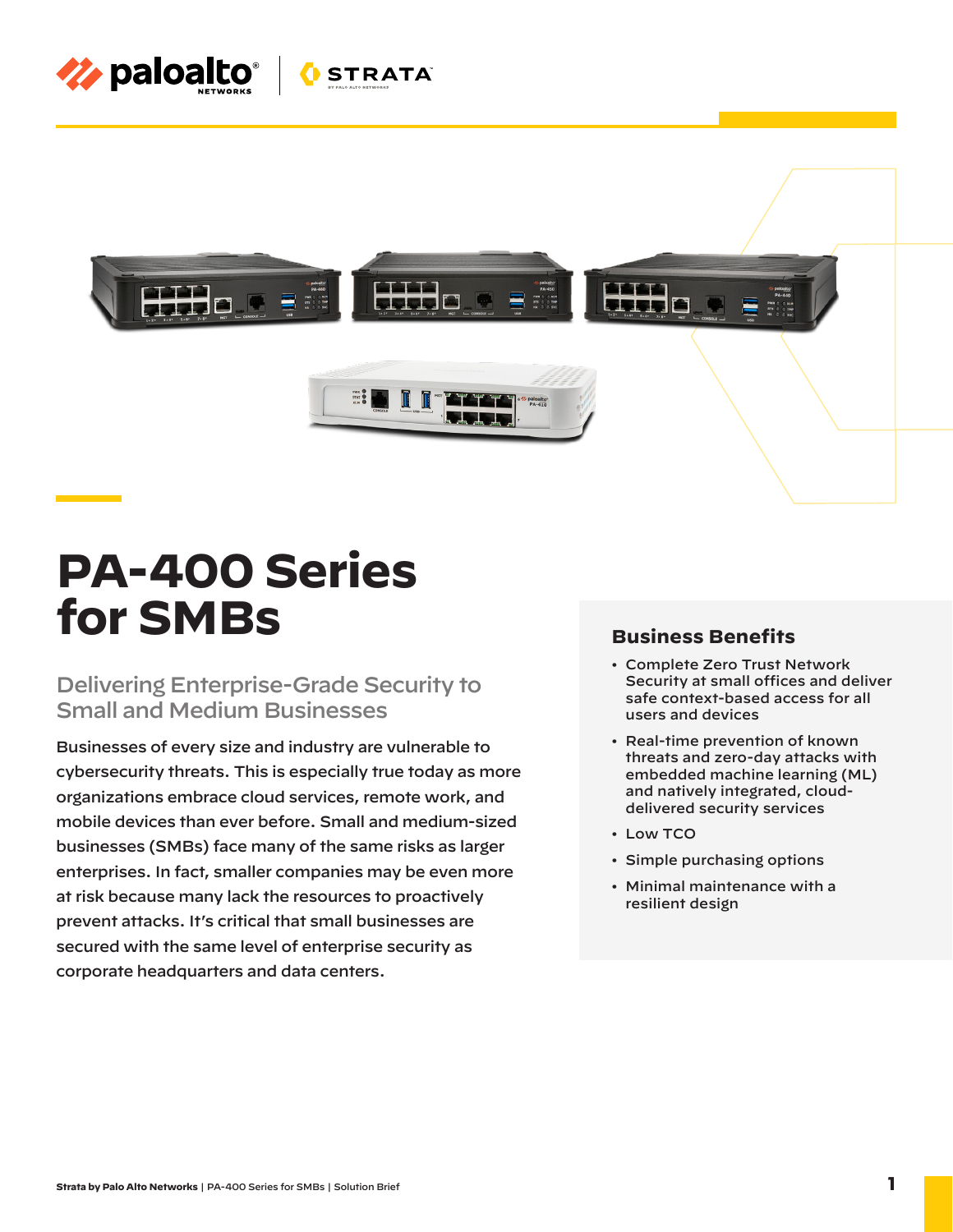### **PA-400 Series Overview**

The Palo Alto Networks PA-400 Series, comprising the PA-460, PA-450, PA-440, and PA-410, brings ML-Powered Next-Generation Firewall (NGFW) capabilities to small and medium businesses. The world's first ML-Powered NGFW enables organizations to prevent unknown threats, see and secure everything—including the Internet of Things (IoT)—and reduce errors with automatic policy recommendations, even at every small office location.

The controlling element of the PA-400 Series is [PAN-OS](https://docs.paloaltonetworks.com/pan-os), the same software that runs all Palo Alto Networks NGFWs, from the most powerful PA-7080 to the flexible [VM-Series NGFW,](https://www.paloaltonetworks.com/prisma/vm-series) as well as the cloud-delivered [Prisma SASE](https://www.paloaltonetworks.com/prisma/access) solution. PAN-OS® natively classifies all traffic, inclusive of applications, threats, and content, and then ties that traffic to the user regardless of location or device type. The application, content, and user—in other words, the elements that run businesses—then serve as the basis of your security policies, resulting in improved security posture and reduced incident response times.

## **Key Capabilities**

#### **Enterprise-Grade Security with Best-in-Class PAN-OS**

PAN-OS is the software that fuels our ML-Powered Next-Generation Firewalls. By leveraging the key technologies natively built into PAN-OS—App-ID™, Content-ID™, Device-ID™, and User-ID™—you can have complete visibility and control of the applications in use across all users and devices in all locations all the time. And, because of inline machine learning, and because the application and threat signatures automatically update our firewalls with the latest intelligence, security teams can be confident allowed traffic is free of known and unknown threats.

#### **Visibility into Applications, Users, and Content**

App-ID enables network security administrators to see the applications on the network and learn how they work, their behavioral characteristics, and their relative risk. It identifies the applications traversing the network irrespective of port, protocol, evasive techniques, or encryption(TLS/SSL). App-ID uses the application, not the port, as the basis for all safe enablement policy decisions: allow, deny, schedule, inspect, and apply traffic shaping. In addition, it also identifies all payload data within an application (e.g., files and data patterns) to block malicious files and thwart exfiltration attempts.

For new users, App-ID enables safe migration of legacy Layer  $\mu$  rule sets to App-ID-based rules with built-in [Policy Optimizer](https://docs.paloaltonetworks.com/pan-os/10-1/pan-os-admin/app-id/security-policy-rule-optimization.html), delivering a rule set that is more secure and easier to manage. PAN-OS also offers the ability to create custom App-ID tags for proprietary applications, or customers can request App-ID development for new applications from Palo Alto Networks.

For more detailed information on App-ID, refer to the [App-ID Tech Brief](https://www.paloaltonetworks.com/resources/techbriefs/app-id-tech-brief.html).

#### **Security Policies Based on User Activity**

PAN-OS enforces security for users at any location, on any device, while adapting policy based on user activity. It enables visibility, security policies, reporting, and forensics based on users and groups—not just IP addresses—and provides dynamic security actions based on user behavior to restrict suspicious or malicious users.

PAN-OS easily integrates with a wide range of repositories to leverage user information: wireless LAN controllers, VPNs, directory servers, SIEMs, proxies, and more. As a user is identified, PAN-OS then applies consistent policies irrespective of users' locations (office, home, travel, etc.) and devices (iOS and Android® mobile devices, macOS®, Windows®, Linux desktops, laptops; Citrix and Microsoft VDI and Terminal Servers).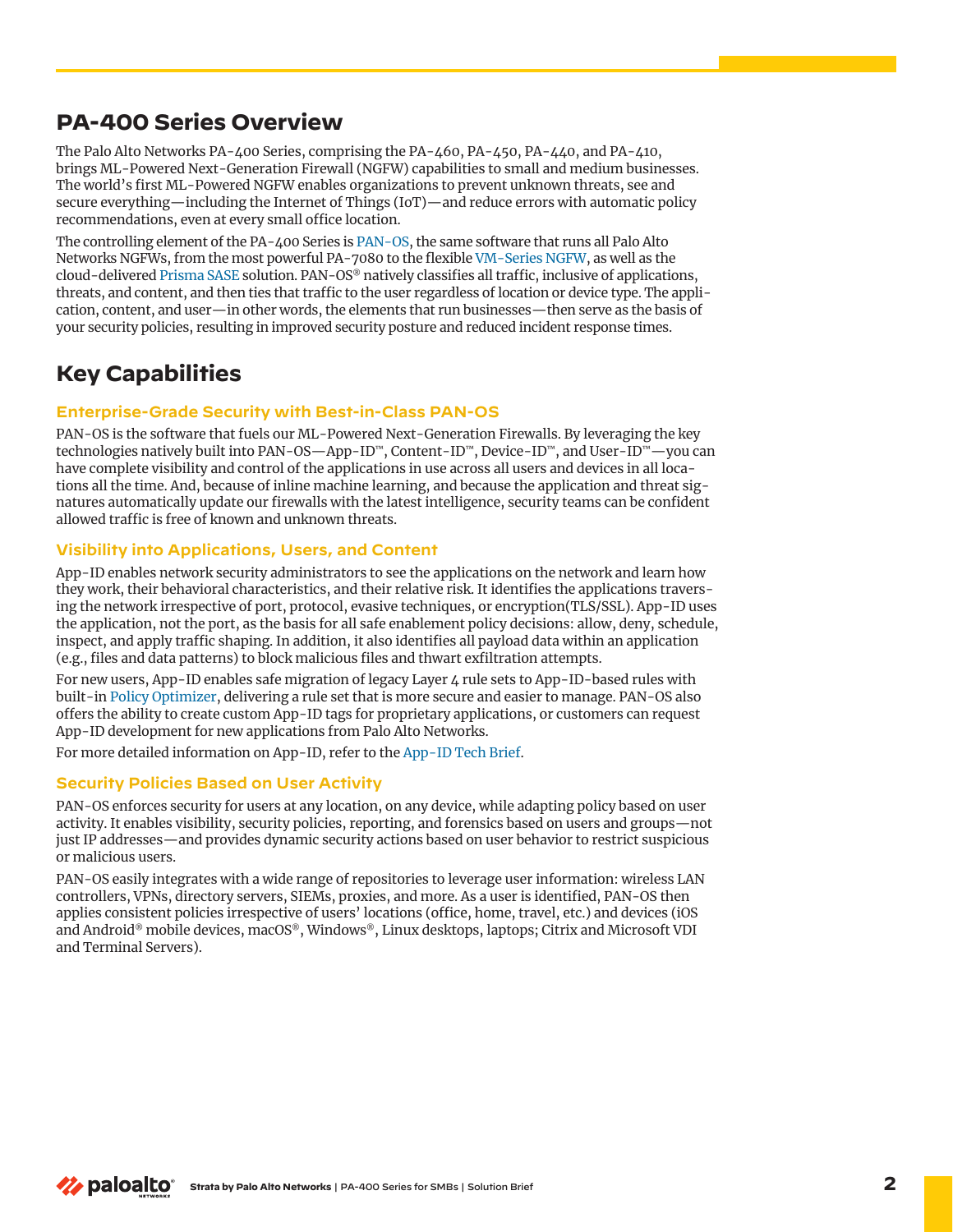#### **Secure Encrypted Traffic**

With over 90% of internet traffic being encrypted, network security administrators have to be able to secure (decrypt-secure-encrypt) traffic right within the NGFW. PAN-OS is ideal for this as it inspects and applies policy to TLS/SSL-encrypted traffic, both inbound and outbound, including for traffic that uses TLS 1.3 and HTTP/2. It provides tools that offer rich visibility into TLS traffic, such as the amount of encrypted traffic, TLS/SSL versions, cipher suites, and more, even before decrypting the traffic.

PAN-OS enables control over the use of legacy TLS protocols, insecure ciphers, and misconfigured certificates to mitigate risks and facilitates easy deployment of decryption with built-in troubleshooting logs. To help organizations meet compliance and privacy requirements, PAN-OS allows network security administrators to enable or disable decryption flexibly based on URL category, source and destination zone, address, user, user group, device, and port.

For more information on securing encrypted traffic, refer to [Decryption: Why, Where and How](https://www.paloaltonetworks.com/resources/whitepapers/decryption-why-where-and-how).

#### **ML-Powered Next-Generation Firewall**

The PA-400 Series with PAN-OS is a ML-Powered NGFW that embeds machine learning in the core of the firewall to provide inline signatureless attack prevention for file-based attacks while identifying and immediately stopping never-before-seen phishing attempts. It leverages cloud-based ML processes to push zero-delay signatures and instructions back to the NGFW and uses behavioral analysis to detect IoT devices and make policy recommendations as part of a cloud-delivered and natively integrated service on the NGFW. Our firewalls also automate policy recommendations that save time and reduce the chance of human error.

For a more complete description of PAN-OS features, you can refer to [Firewall Feature Overview Datasheet](https://www.paloaltonetworks.com/resources/datasheets/firewall-feature-overview-datasheet).

### **Detect and Prevent Advanced Threats with Cloud-Delivered Security Services**

Today's sophisticated cyberattacks can spawn 45,000 variants in 30 minutes using multiple threat vectors and advanced techniques to deliver malicious payloads. Traditional siloed security causes challenges for organizations by introducing security gaps, increasing overhead for security teams, and hindering business productivity with inconsistent access and visibility.

Seamlessly integrated with our industry-leading NGFWs, our cloud-delivered security services use the network effect of 80,000 customers to instantly coordinate intelligence and protect against all threats across all vectors. Eliminate coverage gaps across your locations and take advantage of best-in-class security delivered consistently in a platform to stay safe from even the most advanced and evasive threats with:

- **Threat Prevention**—goes beyond a traditional intrusion prevention system (IPS) to prevent all known threats across all traffic in a single pass without sacrificing performance.
- **Advanced URL Filtering**—provides best-in-class web protection while maximizing operational efficiency with the industry's first real-time web protection engine and industry-leading phishing protection.
- **WildFire®**—ensures files are safe with automatic detection and prevention of unknown malware powered by industry-leading cloud-based analysis and crowdsourced intelligence from more than 42,000 customers.
- **DNS Security**—harnesses the power of ML to detect as well as prevent threats over DNS in real time and empowers security personnel with the intelligence and context to craft policies and respond to threats quickly and effectively.
- **IoT Security**—provides the industry's most comprehensive IoT security solution, delivering MLpowered visibility, prevention, and enforcement in a single platform.
- **Enterprise DLP**—offers the industry's first cloud-delivered enterprise DLP that consistently protects sensitive data across networks, clouds, and users.
- **SaaS Security**—delivers integrated SaaS security that lets you see and secure new SaaS applications, protect data, and prevent zero-day threats at the lowest total cost of ownership.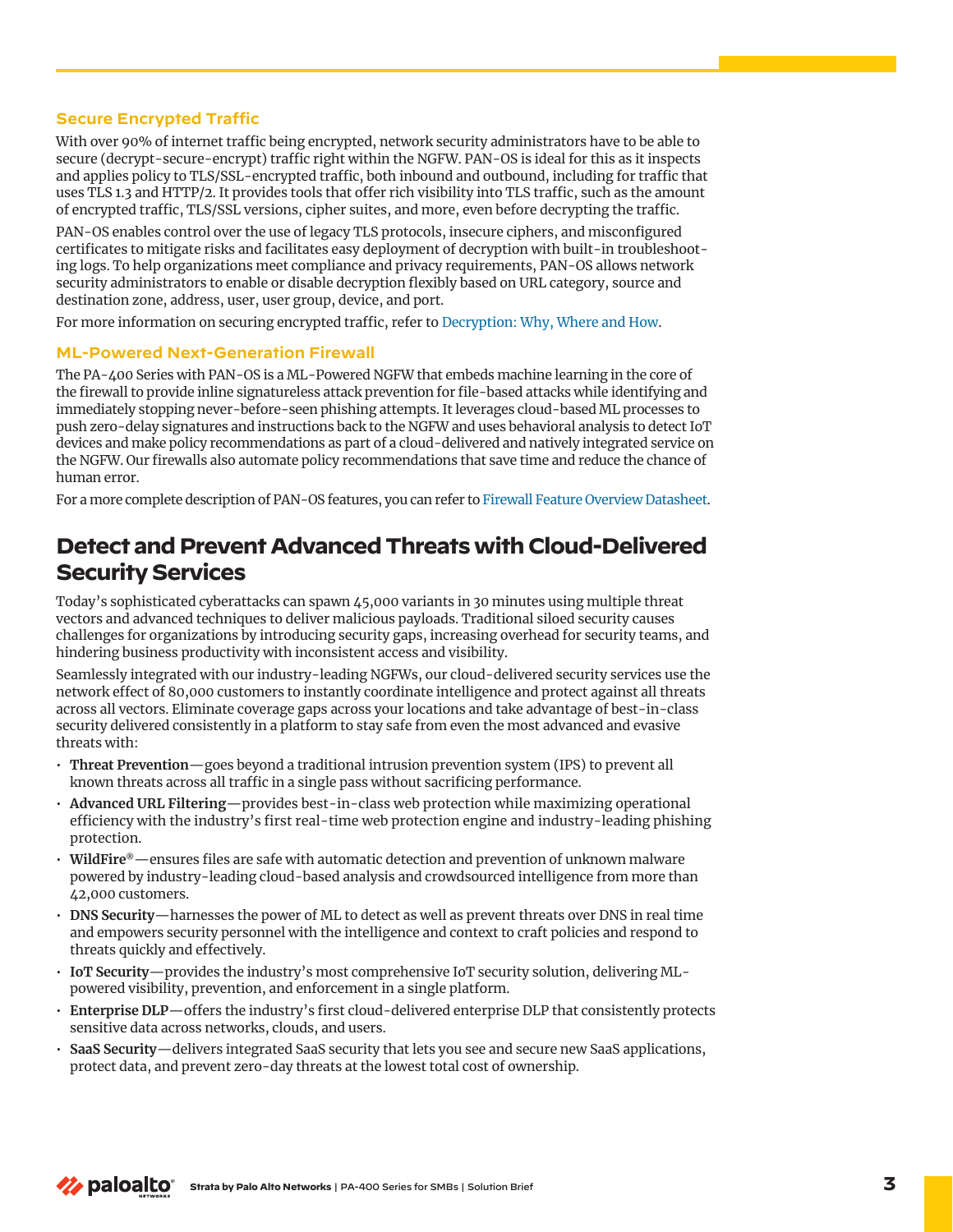### **PA-400 Series for Small and Medium Businesses**

The PA-400 Series ML-Powered NGFWs are purpose-built for securing independent small office locations. Their uncompromising performance, packed into a small desktop form factor, makes them ideal for securing SMBs.

# **Prevent Data Breaches with Enterprise-Grade Security**

#### *Challenge*

Small and medium businesses need enterprise-grade network security with support for clouddelivered security services to block advanced threats. These businesses need locally deployed, modern, powerful NGFWs that prevent known and unknown threats by embedding ML inline, deploy security services to protect all applications, and decrypt traffic to prevent threats.

#### *Solution*

The PA-400 Series ML-Powered NGFWs are powered by the same full-featured PAN-OS and support all the cloud-delivered security services to protect against advanced threats. As all security services are deployed directly on the PA-400 Series, this architecture consolidates all network security functions onto a single device (no need for separate UTM, IPS or Web/URL filtering appliance, for example). With up to 10x performance compared to the previous generation PA-220, the PA-400 Series packs the performance required to deliver complete enterprise-grade security, bringing the ML-Powered NGFW (with decryption) to SMBs. Since it is built with our [Single-Pass Architecture,](https://www.paloaltonetworks.com/resources/whitepapers/single-pass-parallel-processing-architecture) the PA-400 Series maintains performance even as all security services are deployed on it.

# **Affordable Prices and Low TCO**

#### *Challenge*

To protect against threats like ransomware and credential phishing, SMBs need access to the same tools and security available to large enterprises, but at an affordable price and with simple purchasing processes.

#### *Solution*

Our cloud-delivered security services natively integrate into our PA-400 Series appliances to detect and prevent advanced threats and enable SMBs to consolidate security tools. To enable easier, faster adoption of our industry-leading cloud-delivered security services and simplify procurement, we're introducing the PA-400 Series Subscription Bundles. There are two PA-400 Series Subscription Bundles available, Professional and Enterprise. Learn more about the [PA-400 Subscription Bundles](https://www.paloaltonetworks.com/blog/network-security/the-pa-400-subscription-bundles-security-consolidation/).

| Table 1: Cloud-Delivered Security Services Bundles for the PA-400 Series |                            |                          |
|--------------------------------------------------------------------------|----------------------------|--------------------------|
| <b>Cloud-Delivered Security Service</b>                                  | <b>Professional Bundle</b> | <b>Enterprise Bundle</b> |
| <b>Threat Prevention (TP)</b>                                            |                            |                          |
| WildFire (WF)                                                            |                            |                          |
| <b>Advanced URL Filtering (AURL-F)</b>                                   |                            |                          |
| <b>DNS Security</b>                                                      |                            |                          |
| <b>SD-WAN</b>                                                            |                            |                          |
| <b>IOT Security (DRDL)</b>                                               |                            |                          |
| <b>SaaS Security Inline</b>                                              |                            |                          |